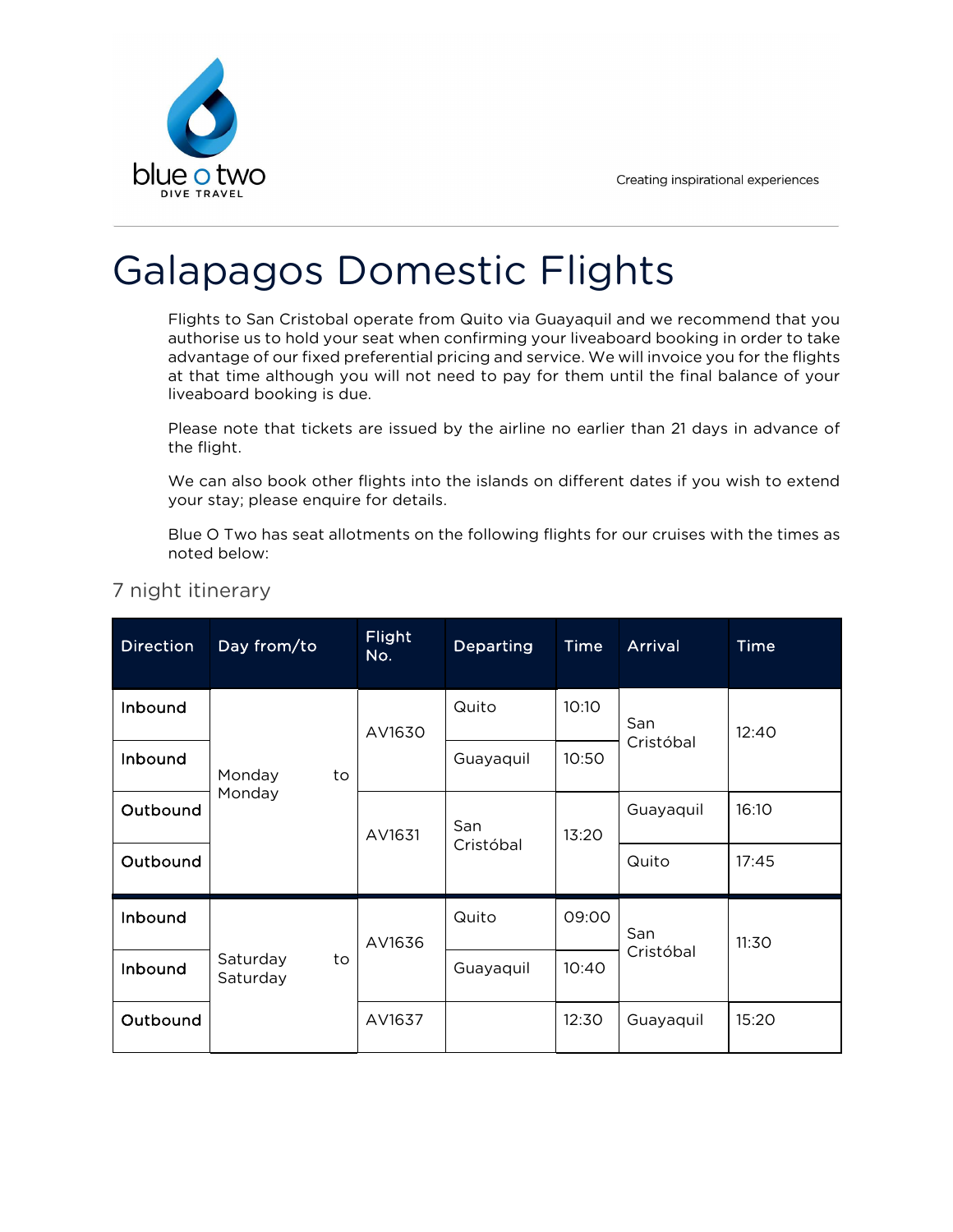| Outbound | San<br>Cristóbal | Quito | 17:00 |
|----------|------------------|-------|-------|
|----------|------------------|-------|-------|

10 night itinerary

| <b>Directio</b><br>$\mathsf{n}$ | <b>Day</b><br>from/to | <b>Flight</b><br>No. | <b>Departin</b><br>$\mathbf{g}$ | <b>Time</b> | <b>Arrival</b> | <b>Time</b> |
|---------------------------------|-----------------------|----------------------|---------------------------------|-------------|----------------|-------------|
| Inbound                         |                       | AV1630               | Quito                           | 10:10       | San Cristóbal  | 12:40       |
| Inbound                         | Monday<br>to          |                      | Guayaquil                       | 10:50       |                |             |
| Outbound                        | Thursday              | AV1631               | San Cristóbal                   | 13:20       | Guayaquil      | 16:10       |
| Outbound                        |                       |                      |                                 |             | Quito          | 17:45       |
| Inbound                         |                       | AV1630               | Quito                           | 10:10       | San Cristóbal  | 12:40       |
| Inbound                         | Thursday to           |                      | Guayaquil                       | 11:50       |                |             |
| Outbound                        | Sunday                | AV1637               | San Cristóbal                   | 12:30       | Guayaquil      | 15:20       |
| Outbound                        |                       |                      |                                 |             | Quito          | 17:00       |

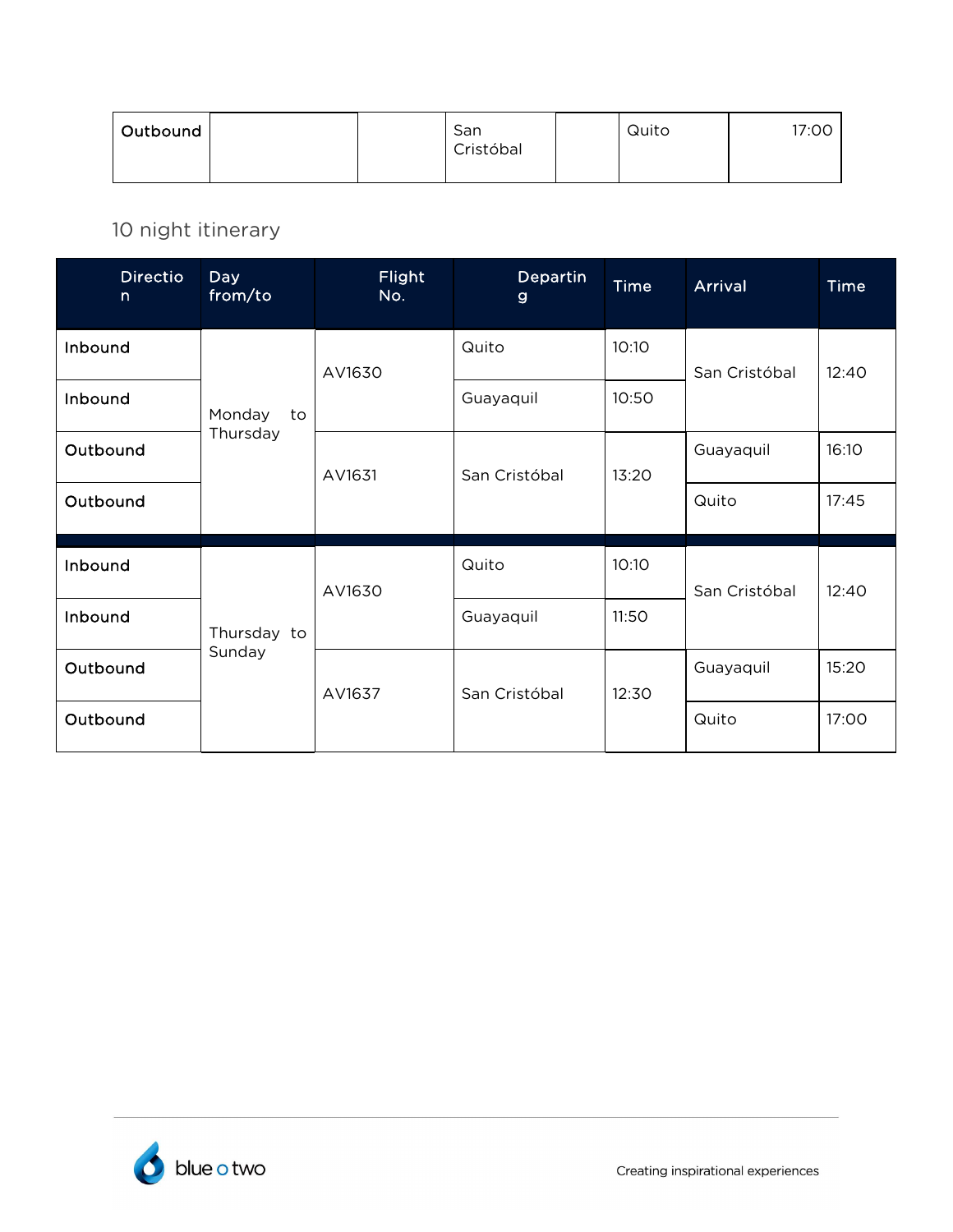## Pricing

| Rates in USD per person*              | <b>High Season</b><br>1 July - 31 Aug | Low Season<br>1 Jan - 30 June<br>1 Sept - 31 Dec |
|---------------------------------------|---------------------------------------|--------------------------------------------------|
| Route                                 | Rate                                  | Rate                                             |
|                                       |                                       |                                                  |
| Quito - San Cristóbal - Quito         | 640 USD                               | 585 USD                                          |
| Guayaquil - San Cristóbal - Guayaquil | 626 USD                               | 531 USD                                          |
|                                       |                                       |                                                  |
| Quito - San Cristóbal - Guayaquil     | 612 USD                               | 562 USD                                          |
| Guayaquil - San Cristóbal - Quito     | 604 USD                               | 554 USD                                          |

\* Rates in valid through 2020

The above flight prices include the following:

- The cost of the Ingala Transit Control Card normally payable at the airport
- Assistance with paperwork and check-in\*
- Priority check in
- Increased luggage allowance of 30kg as opposed to standard 23kg

## Luggage allowances and excess costs

Standard luggage allowance is one 23kg check-in bag. Each person is allowed a maximum of 10kg of carry-on luggage.

Excess baggage cannot be pre-booked and is payable at check-in, as follows:

- 24kg up to 45kg: approximately \$20 USD per bag each way for passengers with standard 23kg allowance
- If you have our increased allowance excess of 31kg to 45kg will be charged at approximately \$20 USD per bag each way.
- Extra piece of luggage, up to maximum 23kg: \$45 USD each way.
- Luggage dimensions must not exceed 158cm (height x length x width). Oversized luggage is charged at \$30 USD per bag, each way.